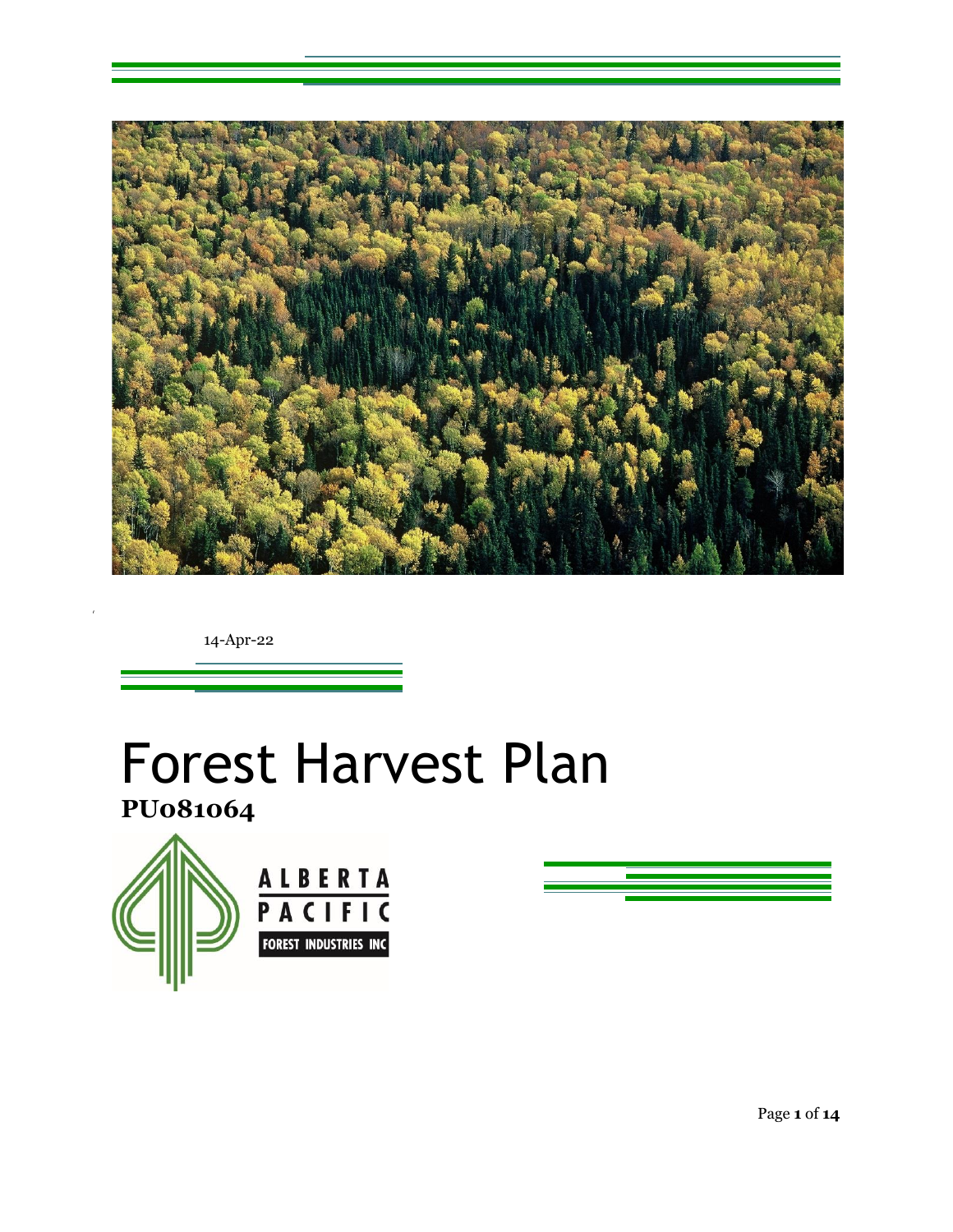| <b>Table of Contents</b>                                        |              |
|-----------------------------------------------------------------|--------------|
| 2.0 General Planning Unit Information / Design Considerations 5 |              |
|                                                                 |              |
|                                                                 |              |
|                                                                 |              |
|                                                                 |              |
|                                                                 |              |
|                                                                 |              |
|                                                                 |              |
|                                                                 |              |
|                                                                 |              |
|                                                                 |              |
|                                                                 |              |
|                                                                 |              |
|                                                                 |              |
|                                                                 |              |
|                                                                 |              |
|                                                                 |              |
|                                                                 |              |
|                                                                 |              |
|                                                                 |              |
|                                                                 |              |
|                                                                 |              |
|                                                                 |              |
|                                                                 |              |
|                                                                 |              |
|                                                                 |              |
|                                                                 | Page 2 of 14 |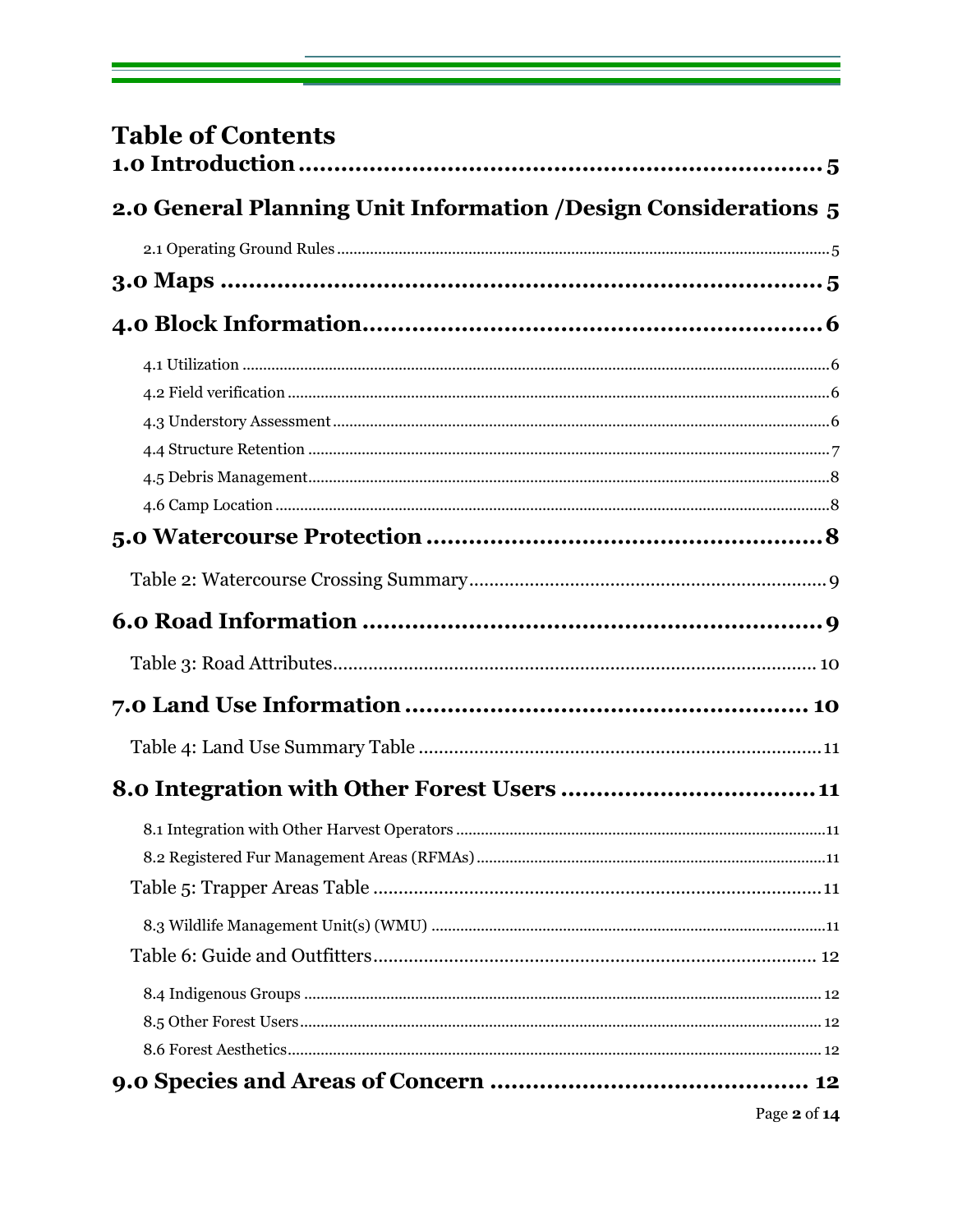| 12.0 Validation by Registered Forest Practitioner                                                      |  |
|--------------------------------------------------------------------------------------------------------|--|
|                                                                                                        |  |
|                                                                                                        |  |
|                                                                                                        |  |
|                                                                                                        |  |
| All known sensitive wildlife sites have been buffered in accordance with Section 7.7.5 of the OGRs. 13 |  |
|                                                                                                        |  |
|                                                                                                        |  |
|                                                                                                        |  |
|                                                                                                        |  |

## **List of Tables**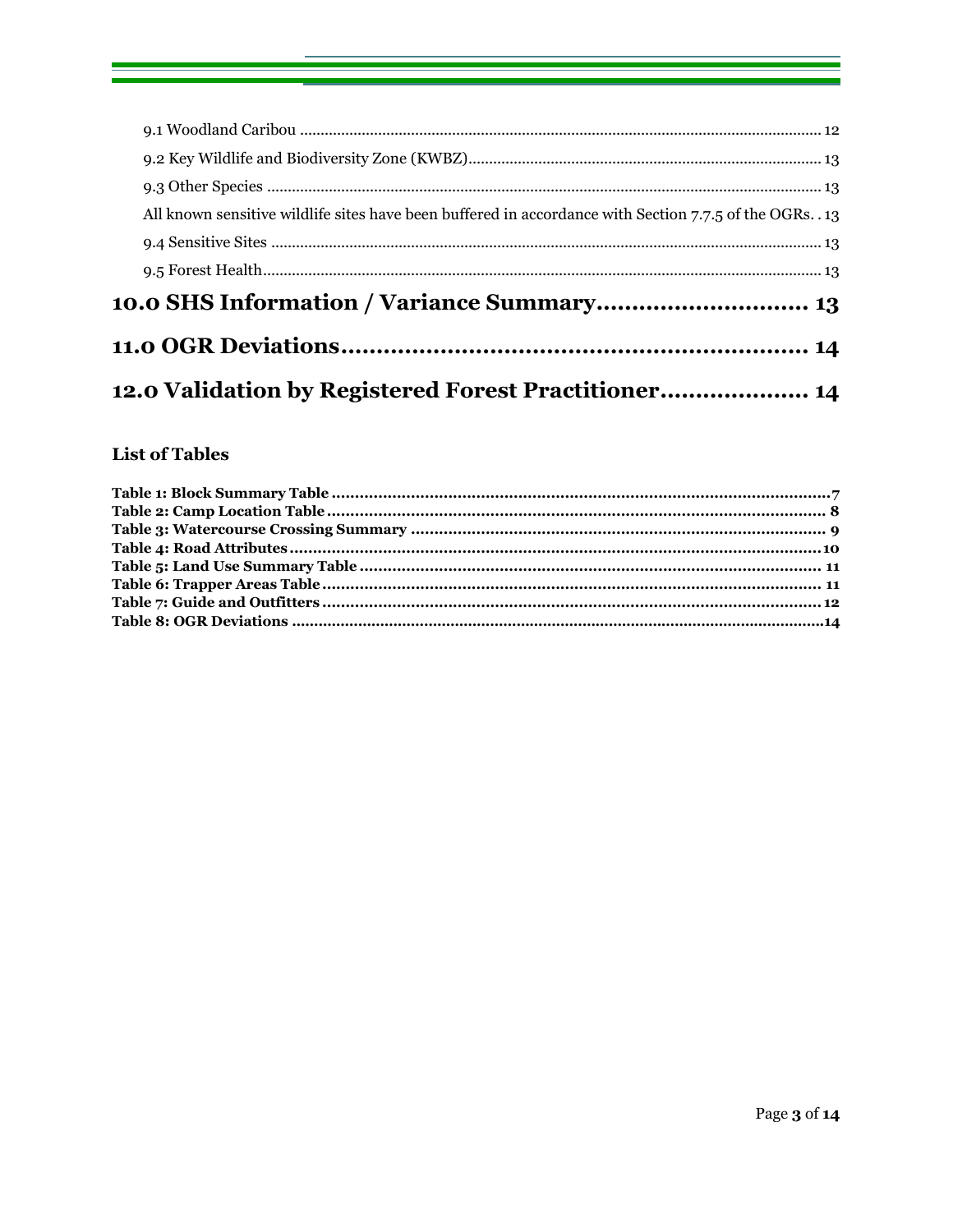**Appendices** 

**Appendix 1- FHP Block Maps** 

**Appendix 2- FHP Overview Maps** 

**Appendix 3- Spatial Harevest Sequence Summary Tables** 

**Appendix 4- Spatial Harvest Sequence Summary Map**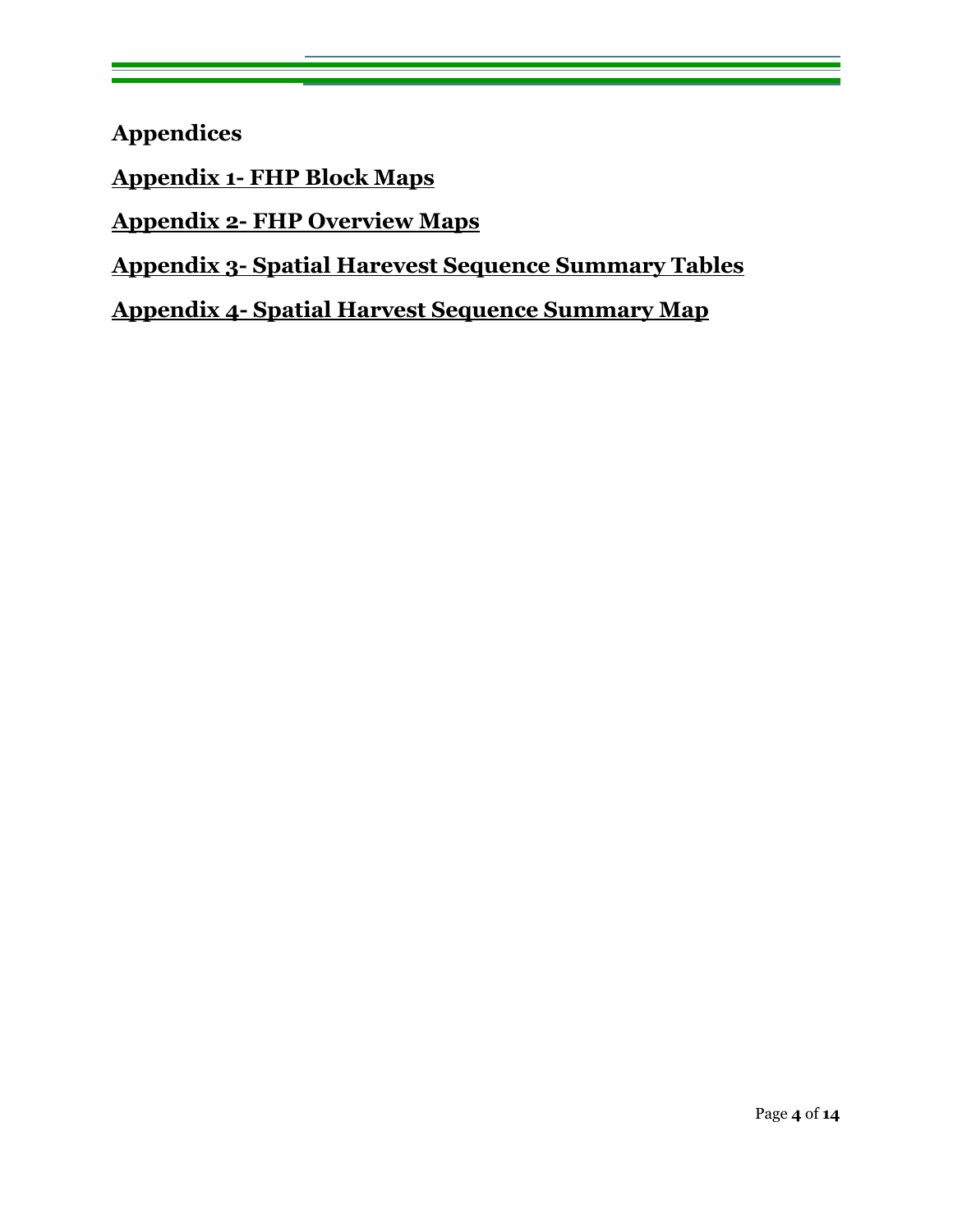# **Report**

### <span id="page-4-0"></span>**1.0 Introduction**

Alberta – Pacific Forest Industries Inc. (Alberta–Pacific) has prepared a Forest Harvest Plan (FHP) for the harvest of stands within Planning Unit 081064.

The Planning Unit is located within Forest Management Unit (FMU) L11.

Copies of this Forest Harvest Plan are available on the Alberta–Pacific website, at [www.alpac.ca.](http://www.alpac.ca/)

# <span id="page-4-1"></span>**2.0 General Planning Unit Information /Design Considerations**

This FHP has been validated by a Registered Forestry Professional from Alberta-Pacific.

This FHP includes maps and reports that clearly show and document the planned harvest area boundaries, roads and water crossings within the Planning Unit.

This plan is being submitted for appraisal, for a 5-year FHP approval under the 2021- 2022 Alberta-Pacific Annual Operating Plan (AOP).

#### <span id="page-4-2"></span>2.1 Operating Ground Rules

This Planning Unit is designed in accordance with the Northeast Alberta Operating Ground Rules (OGRs). Alberta–Pacific is requesting certain deviations from the OGRs, due to field verified factors. These requests, along with corresponding information are listed under the section "OGR Deviations".

#### <span id="page-4-3"></span>**3.0 Maps**

Individual block maps have been included in the submission package, outlining the information pertinent to these blocks. A Planning Unit overview map and a Spatial Harvest Sequence (SHS) Planning Unit map have been included in the submission package. These maps can be viewed in the *Appendices* of this document.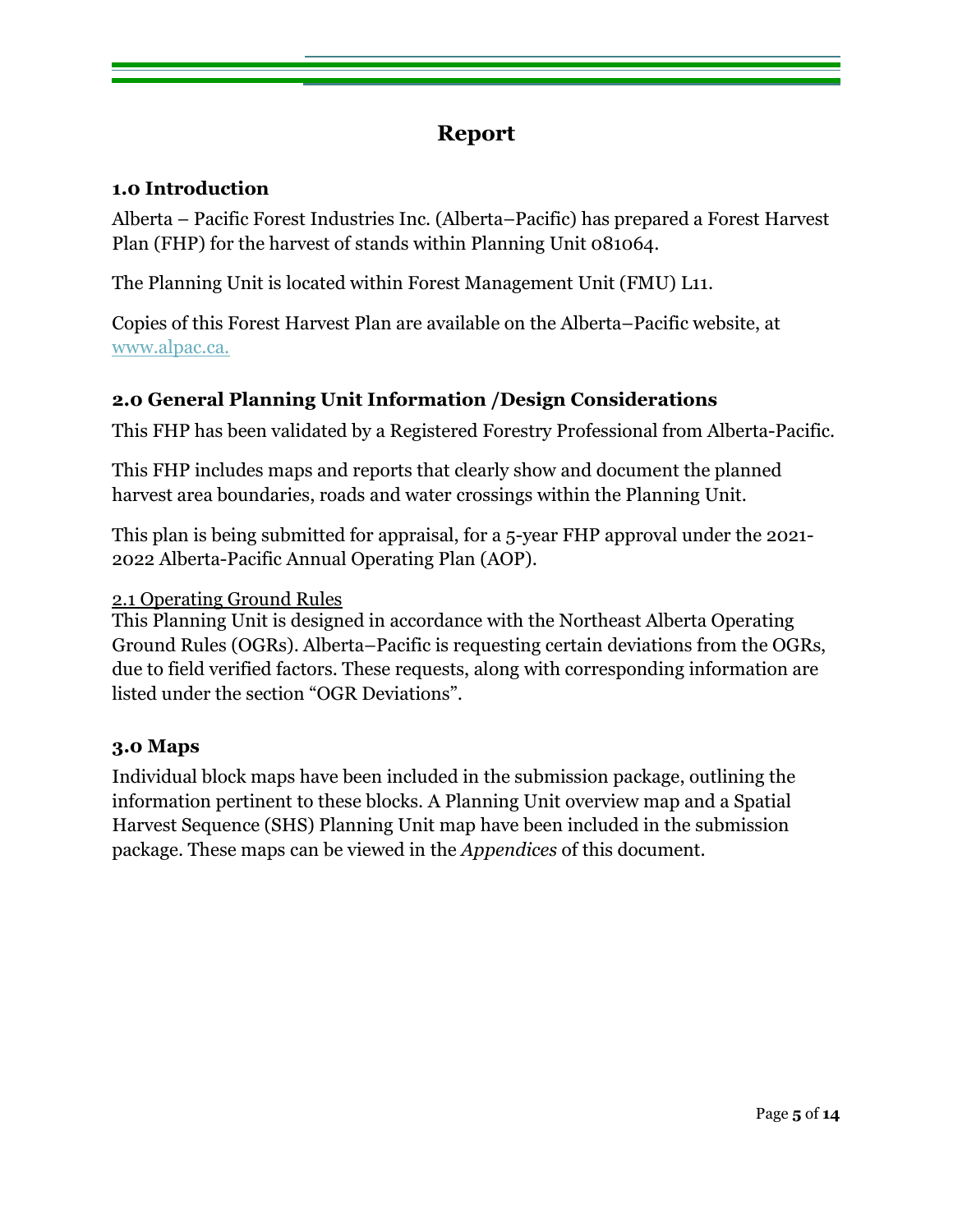### <span id="page-5-0"></span>**4.0 Block Information**

A *Block Summary Table* has been included below outlining the expected volumes of the harvest area.

#### <span id="page-5-1"></span>4.1 Utilization

.

Deciduous and coniferous stands will adhere to the 15/10 utilization standard

#### <span id="page-5-2"></span>4.2 Field verification

Field verification was conducted to assess the timber quality, potential sensitive and historical sites, operability of the harvest area, and classification of water courses within the Planning Unit boundary. Where applicable, the findings of the layout team have been noted in the corresponding section of this report.

#### <span id="page-5-3"></span>4.3 Understory Assessment

White Spruce understory within deciduous landbase will be protected utilizing high effort understory protection in stands identified as greater than 600stems/ha by the Alberta Vegetation Inventory (AVI), as well as any potential areas found to have understory present that is not identified by the AVI. Any deciduous blocks found to have understory amounting to between 400 stems/ha and 600 stems/ha will be protected utilizing the avoidance method.

Blocks requiring understory protection or understory avoidance are noted within the *Block Summary Table.*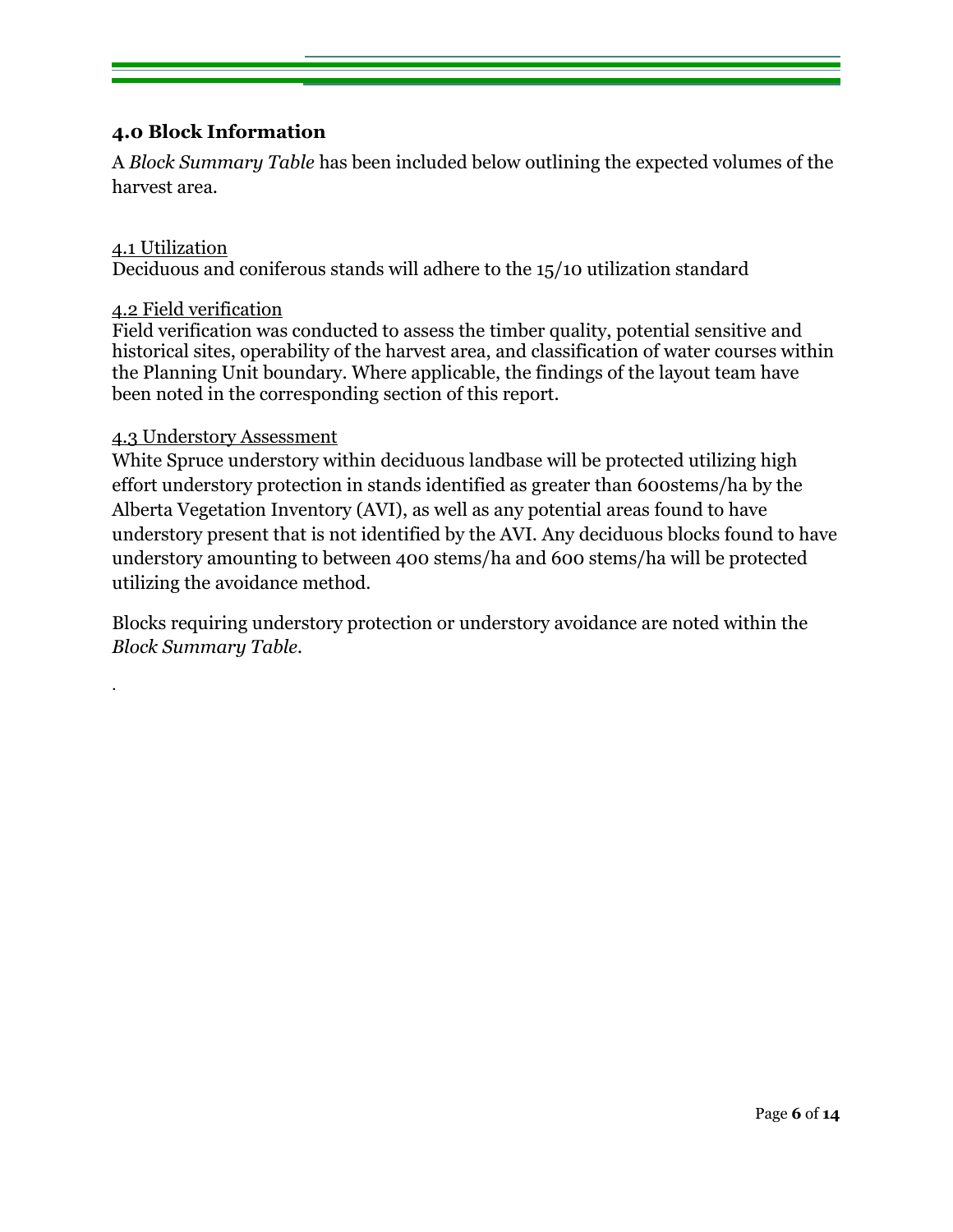# **Block Summary Table**

(Values rounded to whole numbers)

Table 1: Block Summary Table This table provides a brief description of the proposed harvest blocks within the Planning Unit.

| <b>SOURCEID</b> | OPENINGNUM | HARVESTSEASON | <b>AREA</b> | <b>VOLUME D</b> | INCIDENTAL C | <b>TOTALVOLUME</b> |
|-----------------|------------|---------------|-------------|-----------------|--------------|--------------------|
| FA08006423571   | 4060802357 | Non-Frozen    | 26          | 5,351           | 558          | 5,909              |
| FA08006424221   | 4060802422 | Non-Frozen    | 16          | 3,973           | 712          | 4,685              |
| FA08006425031   | 4060802503 | Non-Frozen    | 10          | 2,581           | 221          | 2,802              |
| FA08006426271   | 4060802627 | Non-Frozen    | 16          | 3,167           | 627          | 3,794              |
| FA08006426541   | 4060802654 | Non-Frozen    | 15          | 3,492           | 469          | 3,961              |
| FA08006426661   | 4060802666 | Non-Frozen    | 30          | 7,653           | 633          | 8,286              |
| FA08006433791   | 4060803379 | Non-Frozen    | 128         | 30,994          | 3,559        | 34,553             |
| FA08006434431   | 4060803443 | Non-Frozen    | 6           | 1,467           | 116          | 1,583              |
| FA08006434771   | 4060803477 | Non-Frozen    | 11          | 2,790           | 228          | 3,018              |
| FA08006434921   | 4060803492 | Frozen        | 12          | 2,516           | 216          | 2,732              |
| FA08006435221   | 4060803522 | Non-Frozen    | 25          | 6,220           | 499          | 6,719              |
| FA08106402011   | 4060810201 | Frozen        | 4           | 634             | 202          | 836                |
| FA08106402221   | 4060810222 | Non-Frozen    | 19          | 3,712           | 617          | 4,329              |
| FA08106402521   | 4060810252 | Non-Frozen    | 58          | 13,103          | 2,466        | 15,569             |
| FA08106402831   | 4060810283 | Non-Frozen    | 11          | 2,299           | 581          | 2,880              |
| FA08106403361   | 4060810336 | Non-Frozen    | 50          | 11,773          | 1,357        | 13,130             |
| FA08106403681   | 4060810368 | Non-Frozen    | 19          | 4,115           | 545          | 4,660              |
| FA08106410711   | 4060811071 | Non-Frozen    | 12          | 3,307           | 314          | 3,621              |
| <b>TOTAL</b>    |            |               | 468         | 109,147         | 13,920       | 123,067            |

\*Understory Block: White Spruce understory within deciduous landbase will be protected utilizing high effort understory protection in stands identified as greater than 600 stems/ha.

Any blocks found to have understory amounting to between 400 stems/ha and 600 stems/ha will be protected utilizing the avoidance method.

#### <span id="page-6-0"></span>4.4 Structure Retention

For Alberta-Pacific and Commercial Timber Permits, an average of 5% representative of all harvested area at the FMU level by stewardship reporting period will be retained. A harvest area may have zero structure but the FMU average shall be 5%. Non merchantable structure is not to be tracked as part of the 5%. Structure retention will be left in the following methods:

- Laid out patches
- Individual trees
- Small clumps left at the operators' discretion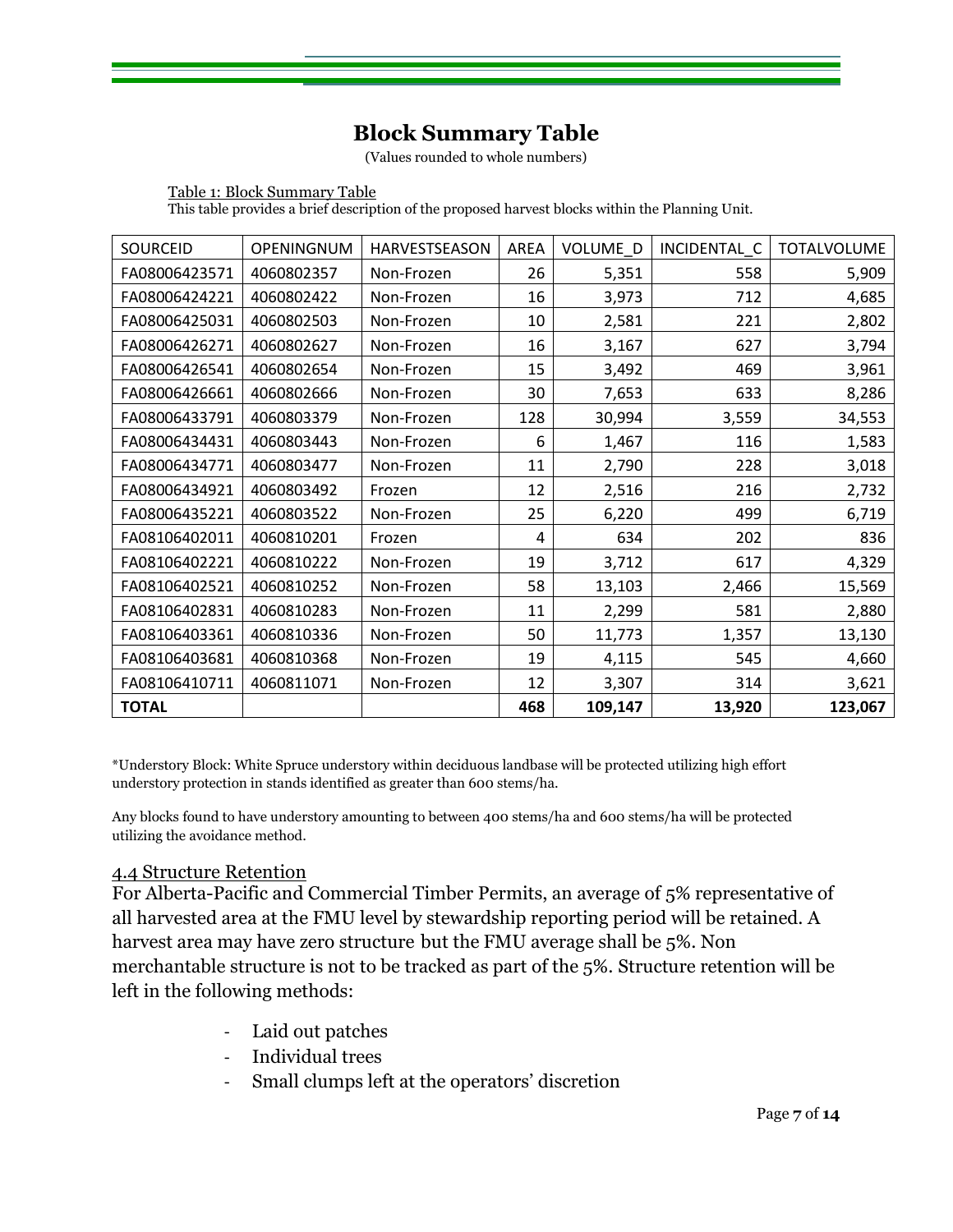#### <span id="page-7-0"></span>4.5 Debris Management

The Planning Unit is situated within Alberta's Fire Control Zone number 42 as identified by Agriculture, Forestry and Rural Economic Development (AFRED).

Debris management of the Planning Unit will be accomplished in a manner consistent with Section 7.3 of the OGRs.

#### <span id="page-7-1"></span>4.6 Camp Location

The company has identified camp locations for logging operations within this Planning Unit. The campsites will be reclaimed as indicated in Section 11.3.4.4 of the Northeast Alberta Timber Harvesting Planning and Operating Ground Rules (OGRs).

| <b>SOURCE ID</b> | <b>OPENING</b><br><b>NUMBER</b> | <b>LAT</b> | <b>LONG</b> |
|------------------|---------------------------------|------------|-------------|
| FA08106403681    | 4060810201                      | 55.990     | 110.842     |
| FA08106403361    | 4060810368                      | 55.996     | 110.856     |

#### <span id="page-7-2"></span>**5.0 Watercourse Protection**

Potential watercourses were identified during preliminary planning using wet areas mapping, LiDAR data, aerial imagery, as well as the available AVI data.

Where harvest blocks are in proximity to any potential watercourses, the field layout team conducted field assessments utilizing the methodology and classification standards outlined in Section 6.0 of the OGRs. Any confirmed watercourses have been buffered in accordance with the OGRs Section 6.0.

Any deviations from the OGRs in relation to the watercourse buffers are noted in this report; please refer to the *OGR Deviations* section of the report for further information.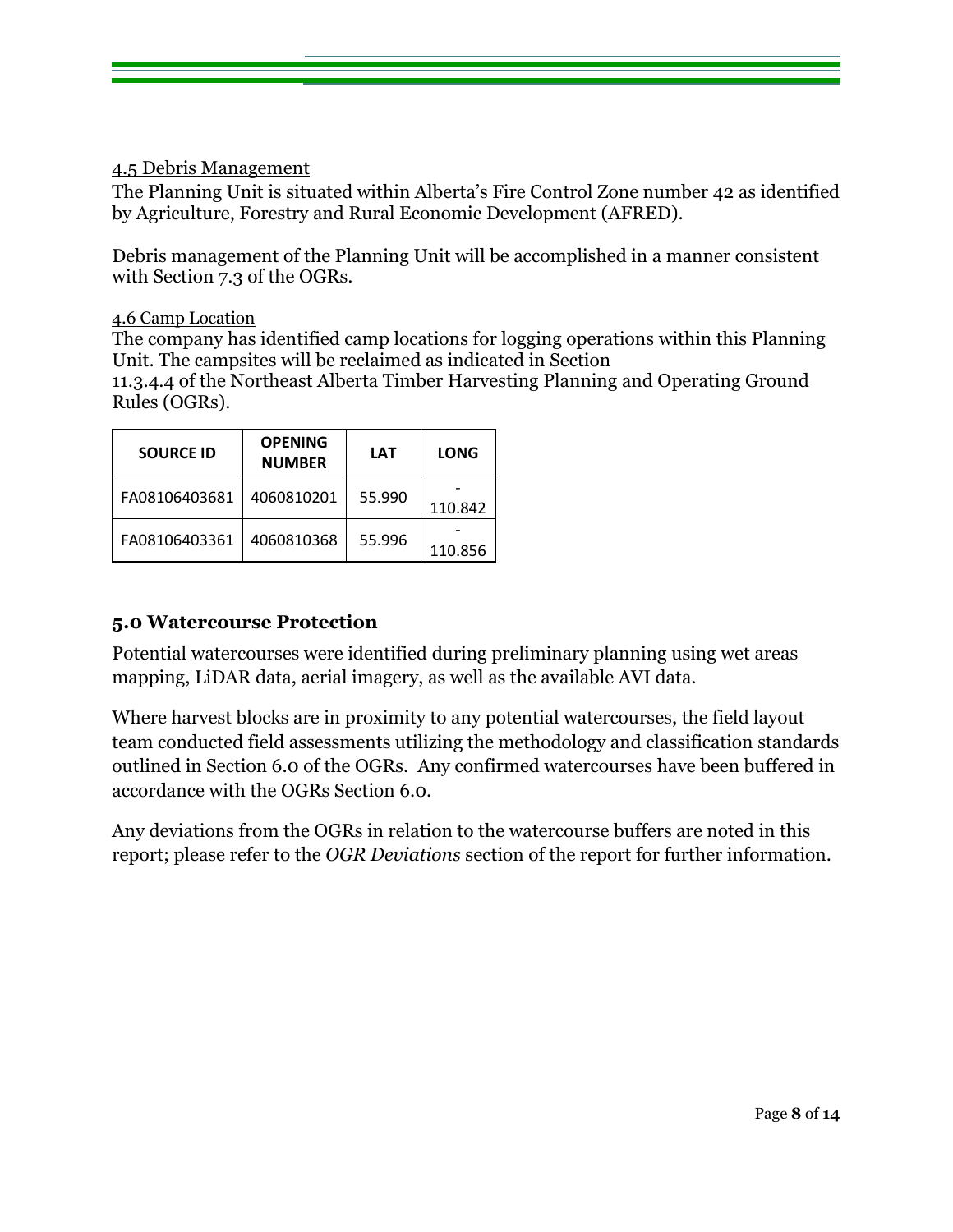# **Watercourse Crossing Summary Table**

Table 2: Watercourse Crossing Summary A list of road crossings over field verified watercourses within the Planning Unit.

<span id="page-8-0"></span>

| <b>ROADNAME</b> | <b>Crossing ID</b> | <b>STREAMCLASS</b> |
|-----------------|--------------------|--------------------|
| LOC031078       | 3489               | Ephemeral          |
|                 |                    | Small              |
| RA08006424221   | 2397               | Permanent          |
| RA08006424221   | 2406               | Ephemeral          |
| RA08006426271   | 2626               | Transitional       |
| RA08006426541   | 2653               | Transitional       |
|                 |                    | Small              |
| RA08006426541   | 2656               | Permanent          |
| RA08006426661   | 2665               | Ephemeral          |
|                 |                    | Small              |
| RA08006426661   | 2666               | Permanent          |
| RA08006426661   | 2674               | Transitional       |
| RA08006426661   | 3540               | Transitional       |
| RA08006433791   | 0495               | Transitional       |
|                 |                    | Small              |
| RA08006433791   | 3378               | Permanent          |
| RA08006433791   | 3386               | Intermittent       |
| RA08006434921   | 3486               | Ephemeral          |
|                 |                    | Small              |
| RA08006434921   | 3492               | Permanent          |
|                 |                    | Small              |
| RA08006435221   | 3532               | Permanent          |

## <span id="page-8-1"></span>**6.0 Road Information**

Overview maps have been attached showing roads in accordance with Section 3.4.7. of the OGRs; all spatial data requirements have also been included with this submission.

Roads will be constructed, maintained, and reclaimed in a manner consistent with Section 11.3 of the OGRs.

When new access is necessary, reclamation processes will adhere to Section 11.3.4, Section 11.3.4.3 and Section 11.3.4.4 of the OGRs. To enable for silviculture activities, all-terrain vehicle (ATV) access may be left throughout the harvest area.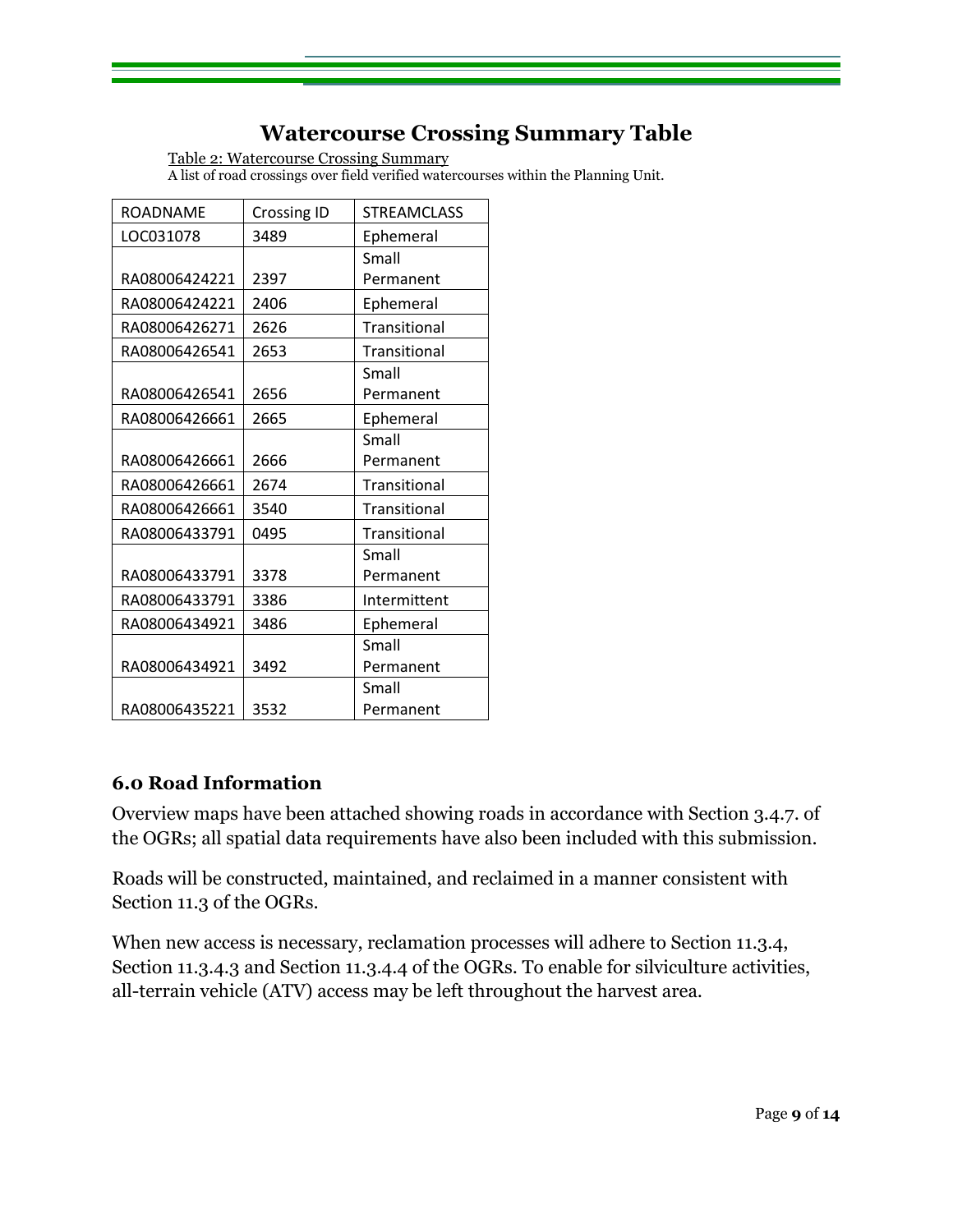# **Road Attributes Table**

(Values rounded to whole numbers)

<span id="page-9-0"></span>Table 3: Road Attributes Summary of the proposed inter-block roads of the Planning Unit.

|               |                           |               | Length |
|---------------|---------------------------|---------------|--------|
| Road ID       | <b>ROADCLASSIFICATION</b> | <b>SEASON</b> | (m)    |
| LOC031078     | Temp                      | Non-Frozen    | 1,714  |
| LOC881114     | Temp                      | Non-Frozen    | 1,162  |
| RA08006423571 | Temp                      | Non-Frozen    | 634    |
| RA08006424221 | Temp                      | Non-Frozen    | 2,003  |
| RA08006426271 | Temp                      | Non-Frozen    | 467    |
| RA08006426541 | Temp                      | Non-Frozen    | 1,534  |
| RA08006426661 | Temp                      | Non-Frozen    | 2,041  |
| RA08006433791 | Temp                      | Non-Frozen    | 3,016  |
| RA08006434771 | Temp                      | Non-Frozen    | 411    |
| RA08006434921 | Temp                      | Frozen        | 1,472  |
| RA08006435221 | Temp                      | Non-Frozen    | 421    |
| RA08106402011 | Temp                      | Frozen        | 272    |
| RA08106402221 | Temp                      | Non-Frozen    | 545    |
| RA08106402521 | Temp                      | Non-Frozen    | 847    |
| RA08106403361 | Temp                      | Non-Frozen    | 1,423  |
| RA08106403681 | Temp                      | Non-Frozen    | 1,337  |

## <span id="page-9-1"></span>**7.0 Land Use Information**

A search of the Geographic Land Information Management and Planning System (GLIMPS) and Digital Integrated Dispositions (DIDs) yielded active dispositions within the FHP. Any necessary agreements with the disposition holder will be in place prior to the commencement of harvest operations. None of the dispositions within the FHP will restrict harvest operations in the FHP.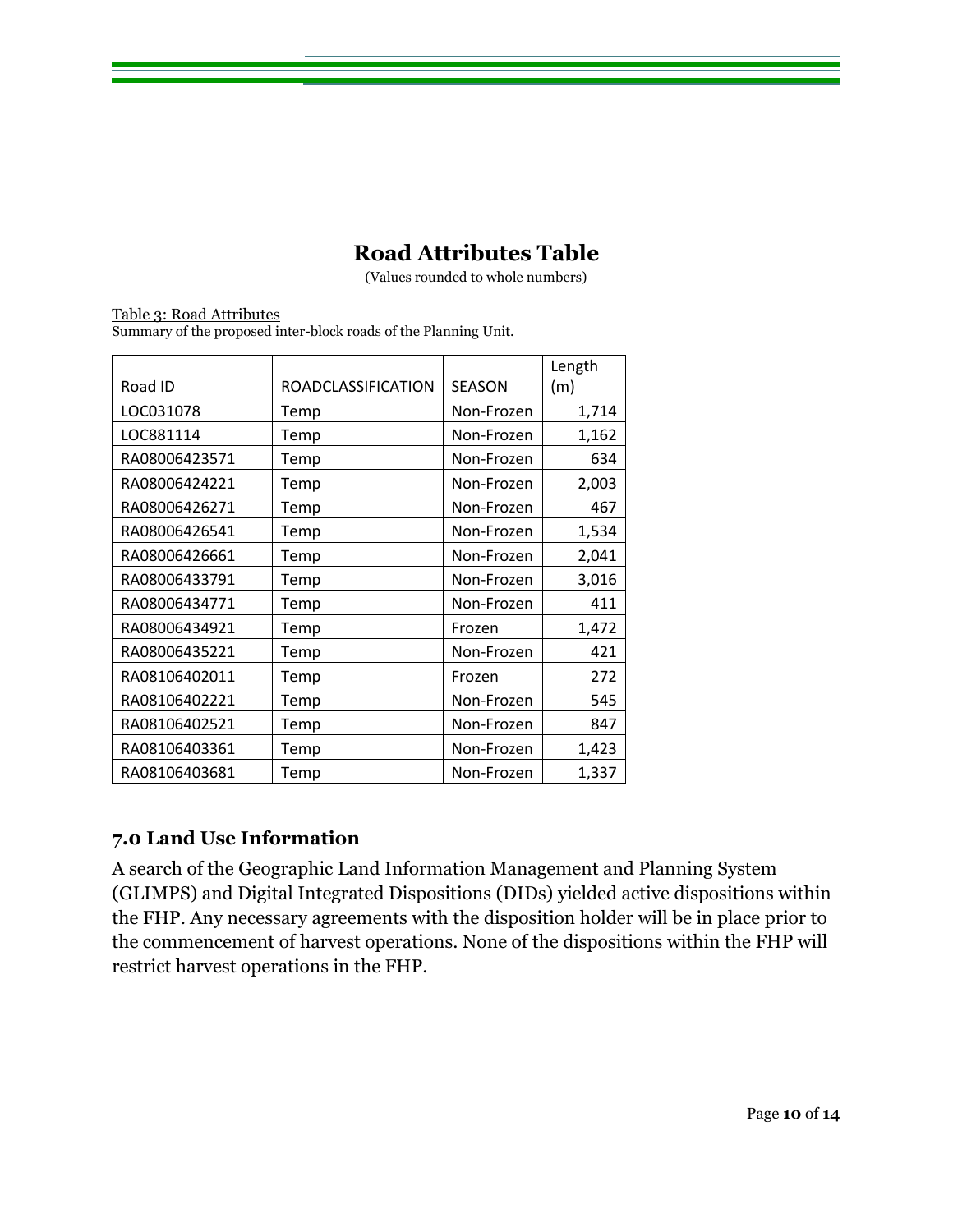# **Land Use Summary Table**

Table 4: Land Use Summary Table Active dispositions in the Planning Unit

<span id="page-10-0"></span>

| <b>Disposition Number</b> | <b>Disposition Holder</b> | <b>Disposition Type</b> |
|---------------------------|---------------------------|-------------------------|
| LOC881114                 | Meg Energy Corp.          | LICENSE OF OCCUPATION   |
| LOC031078                 | Suncor Energy Inc.        | LICENSE OF OCCUPATION   |

The FHP design incorporates pipeline crossings, for temporary roads. The agreements will be in place prior to the construction of these crossings.

#### <span id="page-10-1"></span>**8.0 Integration with Other Forest Users**

<span id="page-10-2"></span>8.1 Integration with Other Harvest Operators This FHP is not an integrated between the FMA and a CTL holder.

#### <span id="page-10-3"></span>8.2 Registered Fur Management Areas (RFMAs)

Notification letters were sent to RFMAs within the FHP who will be affected by operations. Any requests from the RFMA holders have been considered, and, where possible, the harvest design has been planned to accommodate the request.

# **Trapper Areas Table**

<span id="page-10-4"></span>Table 5: Trapper Areas Table

| <b>RFMA ID</b> | <b>Notification Method</b> | <b>Contact Method</b> |
|----------------|----------------------------|-----------------------|
| 629            | Letter                     | Mail                  |

#### <span id="page-10-5"></span>8.3 Wildlife Management Unit(s) (WMU)

Planning Unit 081064 is located within WMU 517 . The Guides and Outfitters operating within this unit have been sent notification, via registered mail, on the FHP design, as well as a timeline for the commencement of harvest operations. Any requests from Guides and Outfitters have been considered, and, where possible, the harvest design has been planned to accommodate the request. A table with the active Guides and Outfitters in the WMU is included below.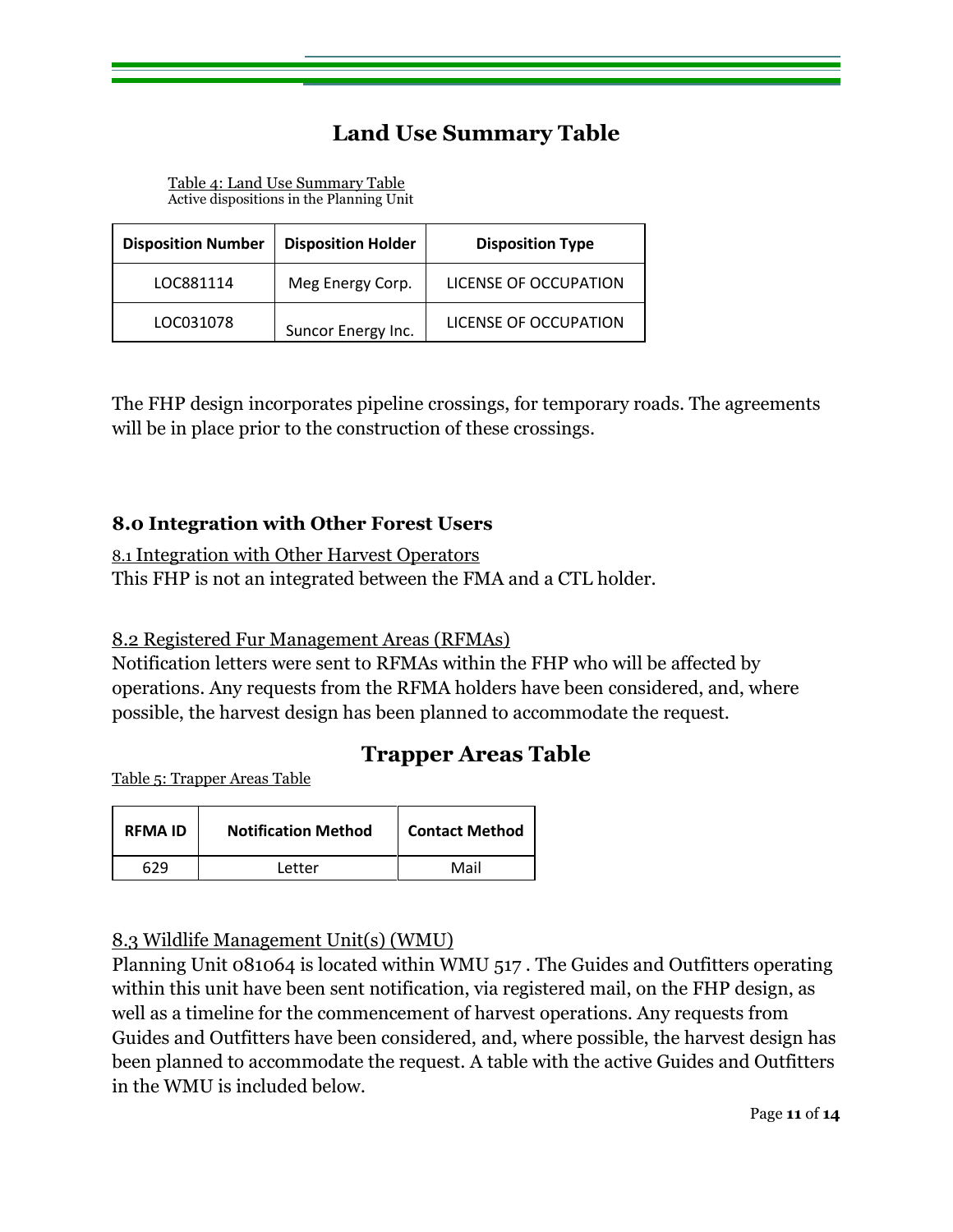# **Guide and Outfitters Table**

<span id="page-11-0"></span>Table 6: Guide and Outfitters

| <b>OG ID Number</b>                             | Contact<br><b>Name</b>  | Date        | <b>Contact Method</b> |
|-------------------------------------------------|-------------------------|-------------|-----------------------|
| Clearwater River Outfitting<br>Ltd.             | Andrew Breen            | Oct-15-2021 | Letter                |
| McMahon, Jon                                    | Johnathan J.<br>McMahon | Oct-15-2021 | Letter                |
| Misty River Outfitters Ltd.                     | Nicholas B.<br>Kuelken  | Oct-15-2021 | Letter                |
| Bruno Martel Hunting<br>Adventure Inc.          | Bruno Martel            | Oct-15-2021 | Letter                |
| Great White Holdings Ltd.                       | Lloyd A. McMahon        | Oct-15-2021 | Letter                |
| Winefred Lake Contractors<br>and Outfitters Ltd | Paul J. Padlesky        | Oct-15-2021 | Letter                |
| Pine Creek Outfitters Inc.                      | Joel Young              | Oct-15-2021 | Letter                |

#### <span id="page-11-1"></span>8.4 Indigenous Groups

During the General Development Plan (GDP) process, Alberta – Pacific conducts consultations with indigenous groups every year. There have been concerns identified by Janvier which have been addresses within this FHP submission.

#### <span id="page-11-2"></span>8.5 Other Forest Users

There are no forest user groups operating within the Planning Unit area.

#### <span id="page-11-3"></span>8.6 Forest Aesthetics

As outlined in Section 5.5. of the OGRs, Alberta – Pacific follows the objective to mitigate the impact of timber operations on the visual quality of the forest landscape.

This FHP is not adjacent to any park or recreational areas, and no other aesthetics concerns have been noted to date by other forest users.

#### <span id="page-11-4"></span>**9.0 Species and Areas of Concern**

#### <span id="page-11-5"></span>9.1 Woodland Caribou

Planning Unit 081064 is located within Woodland Caribou Range; all operations within the Woodlands Caribou Zone will be consistent with section 7.7.2 of the OGRs.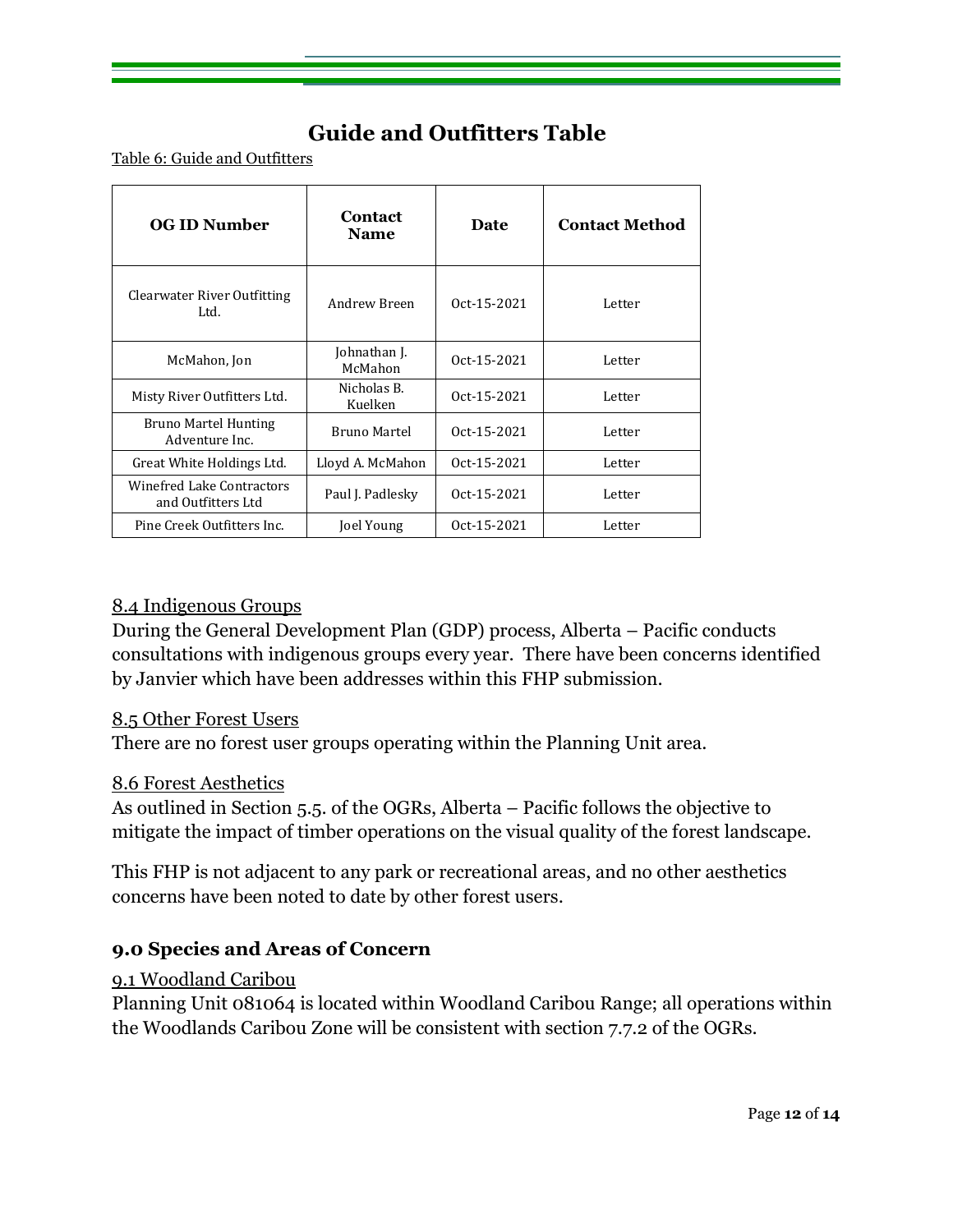## <span id="page-12-0"></span>9.2 Key Wildlife and Biodiversity Zone (KWBZ)

Planning Unit 081064 is not located within a Key Wildlife and Biodiversity Zone; all operations will be consistent with Section 7.7.5 of the OGRs

#### <span id="page-12-1"></span>9.3 Other Species

<span id="page-12-2"></span>All known sensitive wildlife sites have been buffered in accordance with Section 7.7.5 of the OGRs.

#### <span id="page-12-3"></span>9.4 Sensitive Sites

A review of the block design and landscape of the FHP was completed by professional archaeologists. Any sites identified as being of high historical significance (historical resource sites) have been removed from the harvest design.

Upon completion of cutblock and road layout, a second review of the harvest blocks, and temporary roads is completed to identify potential conflicts, and to determine if any further changes are required to the Planning Unit.

There were no signs of rare plants, including signs of terrestrial lichen found within the Planning Unit.

If any sites are identified post submission, Alberta – Pacific will take the appropriate action to protect these sites.

#### <span id="page-12-4"></span>9.5 Forest Health

During the field verification, a team evaluated the current state of the forest health in the FHP area, as outlined in Section 10.1 of the OGRs.

If any sites are identified post submission, Alberta – Pacific will take the appropriate action to protect these sites as per Section 10.1.2 of the OGRs.

#### <span id="page-12-5"></span>**10.0 SHS Information / Variance Summary**

<span id="page-12-6"></span>Variances from the Spatial Harvest Sequence (SHS) within the Planning Unit boundary are shown in Appendix 3 - *Spatial Harvest Sequence Summary Table.*